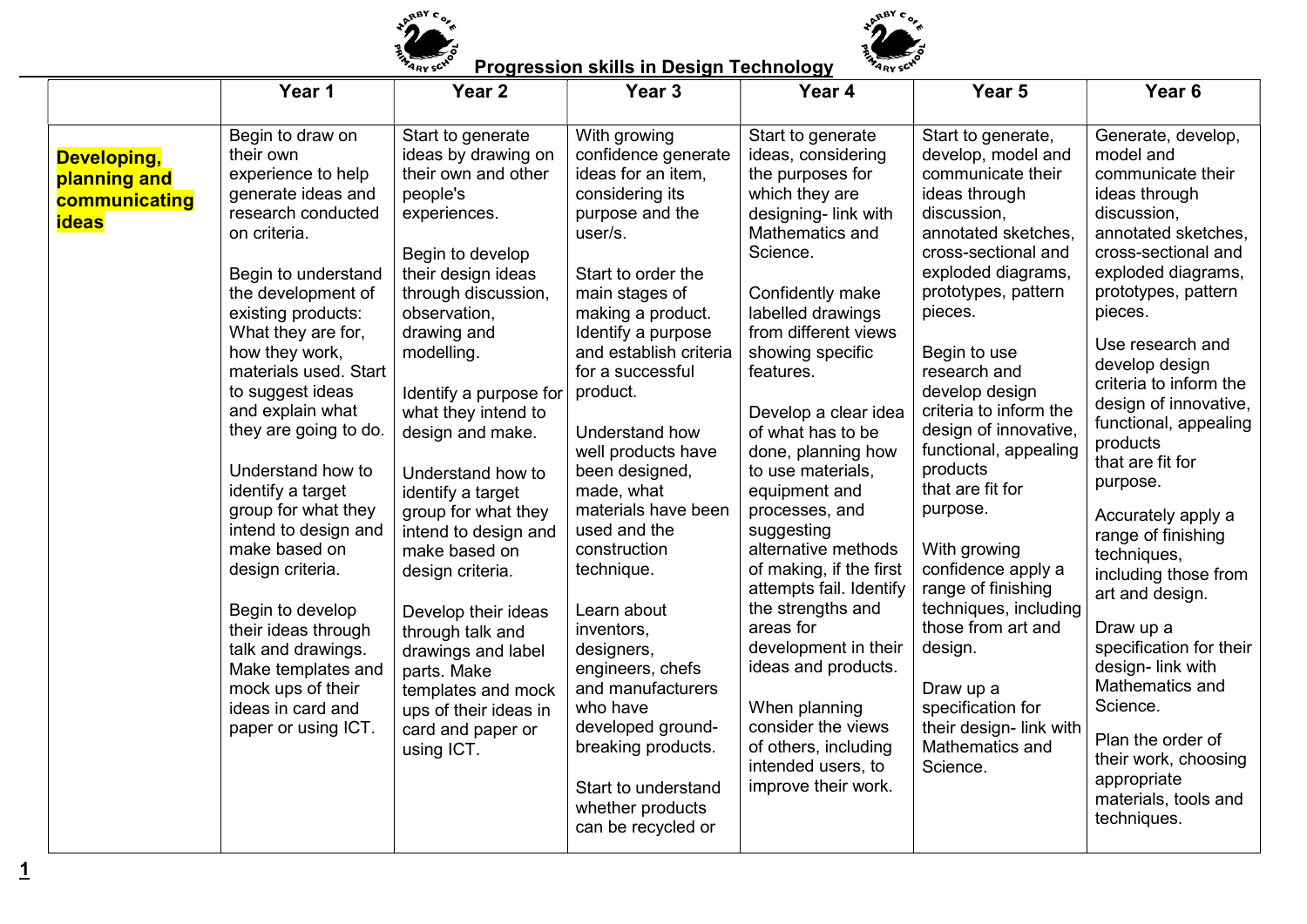



| Year 1                                                                                                                                                                             | Year <sub>2</sub>                                                                    | Year <sub>3</sub>                                                                                                                                                                                                                                                                                                                                                                                | Year 4                                                                                                                                                                                                                                                                                                                                                                       | Year 5                                                                                                                                                                                                                                                                                                                                                                                       | Year <sub>6</sub>                                                                                                                                                                                                                                                                                                                        |
|------------------------------------------------------------------------------------------------------------------------------------------------------------------------------------|--------------------------------------------------------------------------------------|--------------------------------------------------------------------------------------------------------------------------------------------------------------------------------------------------------------------------------------------------------------------------------------------------------------------------------------------------------------------------------------------------|------------------------------------------------------------------------------------------------------------------------------------------------------------------------------------------------------------------------------------------------------------------------------------------------------------------------------------------------------------------------------|----------------------------------------------------------------------------------------------------------------------------------------------------------------------------------------------------------------------------------------------------------------------------------------------------------------------------------------------------------------------------------------------|------------------------------------------------------------------------------------------------------------------------------------------------------------------------------------------------------------------------------------------------------------------------------------------------------------------------------------------|
| using a variety of<br>temporary methods<br>glues<br>e.g.<br>or<br>masking tape.<br>Begin to use simple<br>finishing techniques<br>to improve the<br>appearance of their<br>product | Start to choose and<br>use appropriate<br>finishing techniques<br>based on own ideas | reused.<br>Know to make<br>drawings with labels<br>when designing.<br>When planning<br>explains their choice<br>of materials and<br>components<br>including function<br>and aesthetics.<br>Know how simple<br>electrical circuits<br>and components<br>can be used to<br>create functional<br>products.<br>Measure, mark out,<br>cut, score and<br>assemble<br>components with<br>more accuracy. | Learn about<br>inventors,<br>designers,<br>engineers, chefs<br>and manufacturers<br>who have<br>developed ground-<br>breaking products.<br>When planning<br>explains their choice<br>of materials and<br>components<br>according to function<br>and aesthetic.<br>how to program a<br>computer to monitor<br>changes in the<br>environment<br>and control their<br>products. | Use results of<br>investigations,<br>information sources,<br>including ICT when<br>developing design<br>ideas.<br>With growing<br>confidence select<br>appropriate<br>materials, tools and<br>techniques.<br>Start to understand<br>how much products<br>cost to make, how<br>sustainable and<br>innovative they are<br>and the impact<br>products have<br>beyond their<br>intended purpose. | Suggest alternative<br>methods of making<br>if the first attempts<br>fail.<br>Identify the strengths<br>and areas for<br>development in their<br>ideas and products.<br>Know how much<br>products cost to<br>make, how<br>sustainable and<br>innovative they are<br>and the impact<br>products have<br>beyond their<br>intended purpose. |
|                                                                                                                                                                                    |                                                                                      |                                                                                                                                                                                                                                                                                                                                                                                                  |                                                                                                                                                                                                                                                                                                                                                                              |                                                                                                                                                                                                                                                                                                                                                                                              |                                                                                                                                                                                                                                                                                                                                          |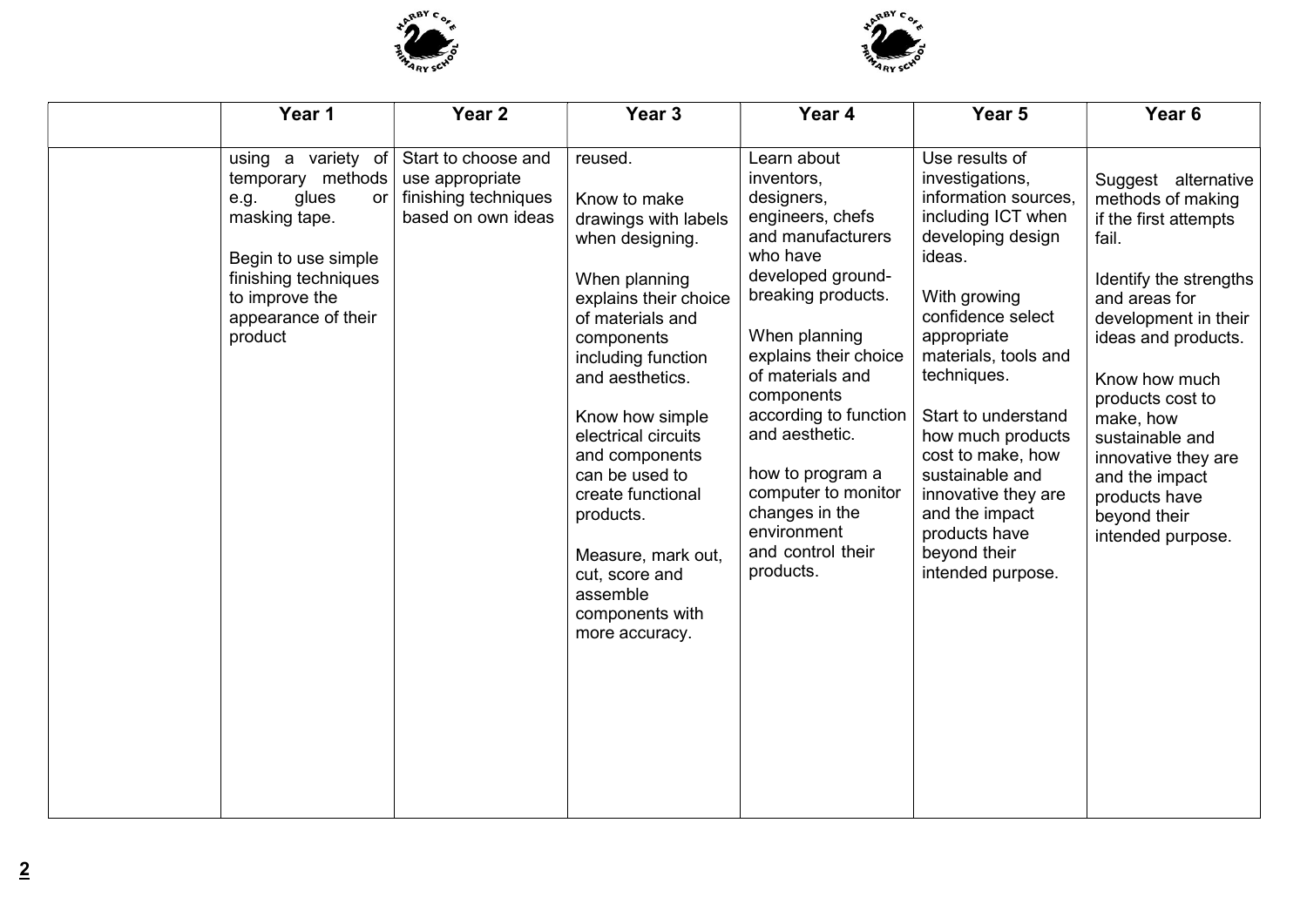|                                                                                                        |                                                                                                                         | <b>ABY C</b>                                                                                                                      |                                                                                                                                                     |                                                                                                                                               |                                                                                                                                                                                              |                                                                                                                                                                        |
|--------------------------------------------------------------------------------------------------------|-------------------------------------------------------------------------------------------------------------------------|-----------------------------------------------------------------------------------------------------------------------------------|-----------------------------------------------------------------------------------------------------------------------------------------------------|-----------------------------------------------------------------------------------------------------------------------------------------------|----------------------------------------------------------------------------------------------------------------------------------------------------------------------------------------------|------------------------------------------------------------------------------------------------------------------------------------------------------------------------|
|                                                                                                        | Year 1                                                                                                                  | ARY SCH Year 2                                                                                                                    | Year <sub>3</sub>                                                                                                                                   | Year 4<br>A <sub>RY</sub> SC                                                                                                                  | Year <sub>5</sub>                                                                                                                                                                            | Year <sub>6</sub>                                                                                                                                                      |
| <b>Working with</b><br>tools, equipment,<br>materials and<br>components to<br>make quality<br>products | Begin to make their<br>design using<br>appropriate<br>techniques.<br>Begin to build<br>structures, exploring            | Begin to select tools<br>and materials; use<br>correct vocabulary to<br>name and describe<br>them.<br><b>Build</b><br>structures. | Select a wider range<br>of tools and<br>techniques for<br>making their product<br><i>i.e.</i> construction<br>materials and kits.<br>textiles, food | Select a wider range<br>of tools and<br>techniques for<br>making their product<br>safely.<br>Know how to                                      | Select appropriate<br>materials, tools and<br>techniques e.g.<br>cutting, shaping,<br>joining and finishing,<br>accurately.                                                                  | Confidently select<br>appropriate tools,<br>materials,<br>components and<br>techniques and use<br>them.                                                                |
|                                                                                                        | how they can be<br>made stronger,<br>stiffer and more<br>stable.                                                        | exploring how they<br>can be made<br>stronger, stiffer and<br>more stable.                                                        | ingredients,<br>mechanical<br>components and<br>electrical<br>components.                                                                           | measure, mark out,<br>cut and shape a<br>range of materials,<br>using appropriate<br>tools, equipment and<br>techniques.                      | Select from and use<br>a wider range of<br>materials and<br>components,<br>including<br>construction<br>materials, textiles                                                                  | Use tools safely and<br>accurately.<br>Assemble<br>components to make<br>working models.                                                                               |
|                                                                                                        | Explore and use<br>mechanisms [for<br>example, levers,<br>sliders, wheels and<br>axles], in their<br>products.          | With help measure,<br>cut and score with<br>some accuracy.<br>Learn to use hand<br>tools safely and<br>appropriately.             | Explain their choice<br>of tools and<br>equipment in<br>relation to the skills<br>and techniques they                                               | Start to join and<br>combine materials<br>and components<br>accurately in<br>temporary and                                                    | and ingredients,<br>according to their<br>functional properties<br>and aesthetic<br>qualities.<br>Understand how                                                                             | Aim to make and to<br>achieve a quality<br>product.<br>With confidence pin,<br>sew and stitch                                                                          |
|                                                                                                        | With help measure,<br>mark out, cut and<br>shape a range of<br>materials.<br>Explore using tools<br>e.g. scissors and a | Start to assemble,<br>join and combine<br>materials in order to<br>make a product.<br>Demonstrate how to<br>cut, shape and join   | will be using.<br>Start to understand<br>that mechanical and<br>electrical systems<br>have an input,<br>process and output.                         | permanent ways.<br>Know how<br>mechanical systems<br>such as cams or<br>pulleys or gears<br>create movement.                                  | mechanical systems<br>such as cams or<br>pulleys or gears<br>create movement.<br>Know how more<br>complex electrical                                                                         | materials together to<br>create a product.<br>Demonstrate when<br>make modifications<br>as they go along.                                                              |
|                                                                                                        | hole punch safely.<br>Begin to assemble,<br>join and combine<br>materials and<br>components together                    | fabric to make a<br>simple product. Use<br>basic sewing<br>techniques.                                                            | Start to understand<br>that mechanical<br>systems such as<br>levers and linkages<br>or pneumatic<br>systems create<br>movement.                     | Understand how<br>more complex<br>electrical circuits and<br>components can be<br>used to create<br>functional products.<br>Continue to learn | circuits and<br>components can be<br>used to create<br>functional products<br>and how to program<br>a computer to<br>monitor changes in<br>the environment and<br>control their<br>products. | <b>Construct products</b><br>using permanent<br>joining techniques.<br>Understand how<br>mechanical systems<br>such as cams or<br>pulleys or gears<br>create movement. |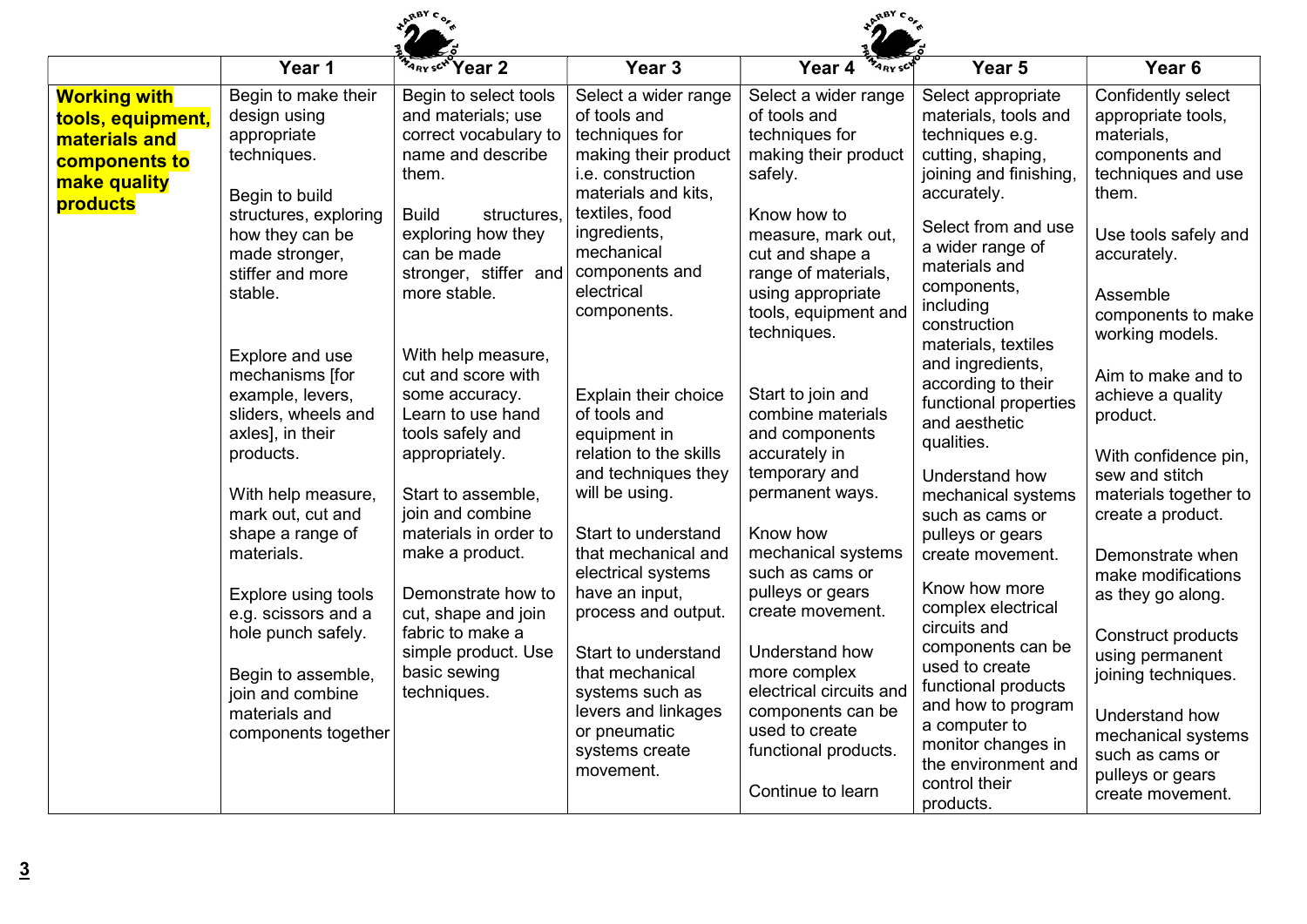| Year 1 | ARY SCN Year 2 | Year <sub>3</sub>                                                                                                                                                                                                                                                                                                   | Year 4<br><b>ARYSCY</b>                                                                                                                                                                                                                                                                                                                                                                                       | Year 5                                                                                                                                                                                                                                                                                                                                                                                                                                                                                                                                                                                                            | Year <sub>6</sub>                                                                                                                                                                                                                                                                                                                                                                                                                                                                                                                                             |  |
|--------|----------------|---------------------------------------------------------------------------------------------------------------------------------------------------------------------------------------------------------------------------------------------------------------------------------------------------------------------|---------------------------------------------------------------------------------------------------------------------------------------------------------------------------------------------------------------------------------------------------------------------------------------------------------------------------------------------------------------------------------------------------------------|-------------------------------------------------------------------------------------------------------------------------------------------------------------------------------------------------------------------------------------------------------------------------------------------------------------------------------------------------------------------------------------------------------------------------------------------------------------------------------------------------------------------------------------------------------------------------------------------------------------------|---------------------------------------------------------------------------------------------------------------------------------------------------------------------------------------------------------------------------------------------------------------------------------------------------------------------------------------------------------------------------------------------------------------------------------------------------------------------------------------------------------------------------------------------------------------|--|
|        |                | Start to work safely<br>and accurately with<br>a range of simple<br>tools.<br>Start to think about<br>their ideas as they<br>make progress and<br>be willing to change<br>things if this helps<br>them to improve<br>their work.<br>Start to measure,<br>tape or pin, cut and<br>join fabric with some<br>accuracy. | Understand how to<br>reinforce and<br>strengthen a 3D<br>framework. Now<br>sew using a range<br>of different<br>stitches, to weave<br>and knit.<br>Demonstrate how to<br>measure, tape or<br>pin, cut and join<br>fabric with some<br>accuracy.<br>Begin to use<br>finishing techniques<br>to strengthen and<br>improve the<br>appearance of their<br>product using a<br>range of equipment<br>including ICT. | Understand that<br>mechanical and<br>electrical systems<br>have an input,<br>process and output.<br>Begin to measure<br>and mark out more<br>accurately.<br>Demonstrate how to<br>use skills in using<br>different tools and<br>equipment safely<br>and accurately with<br>growing confidence<br>cut and join with<br>accuracy to ensure a<br>good-quality finish to<br>the product.<br>Weigh and measure<br>accurately (time, dry<br>ingredients, liquids).<br>Use finishing<br>techniques to<br>strengthen and<br>improve the<br>appearance of their<br>product using a<br>range of equipment<br>including ICT. | Know how more<br>complex electrical<br>circuits and<br>components can be<br>used to create<br>functional products<br>and how to program<br>a computer to<br>monitor changes in<br>the environment and<br>control their<br>products.<br>Know how to<br>reinforce and<br>strengthen a 3D<br>framework.<br>Understand that<br>mechanical and<br>electrical systems<br>have an input,<br>process and output.<br>Use finishing<br>techniques to<br>strengthen and<br>improve the<br>appearance of their<br>product using a<br>range of equipment<br>including ICT. |  |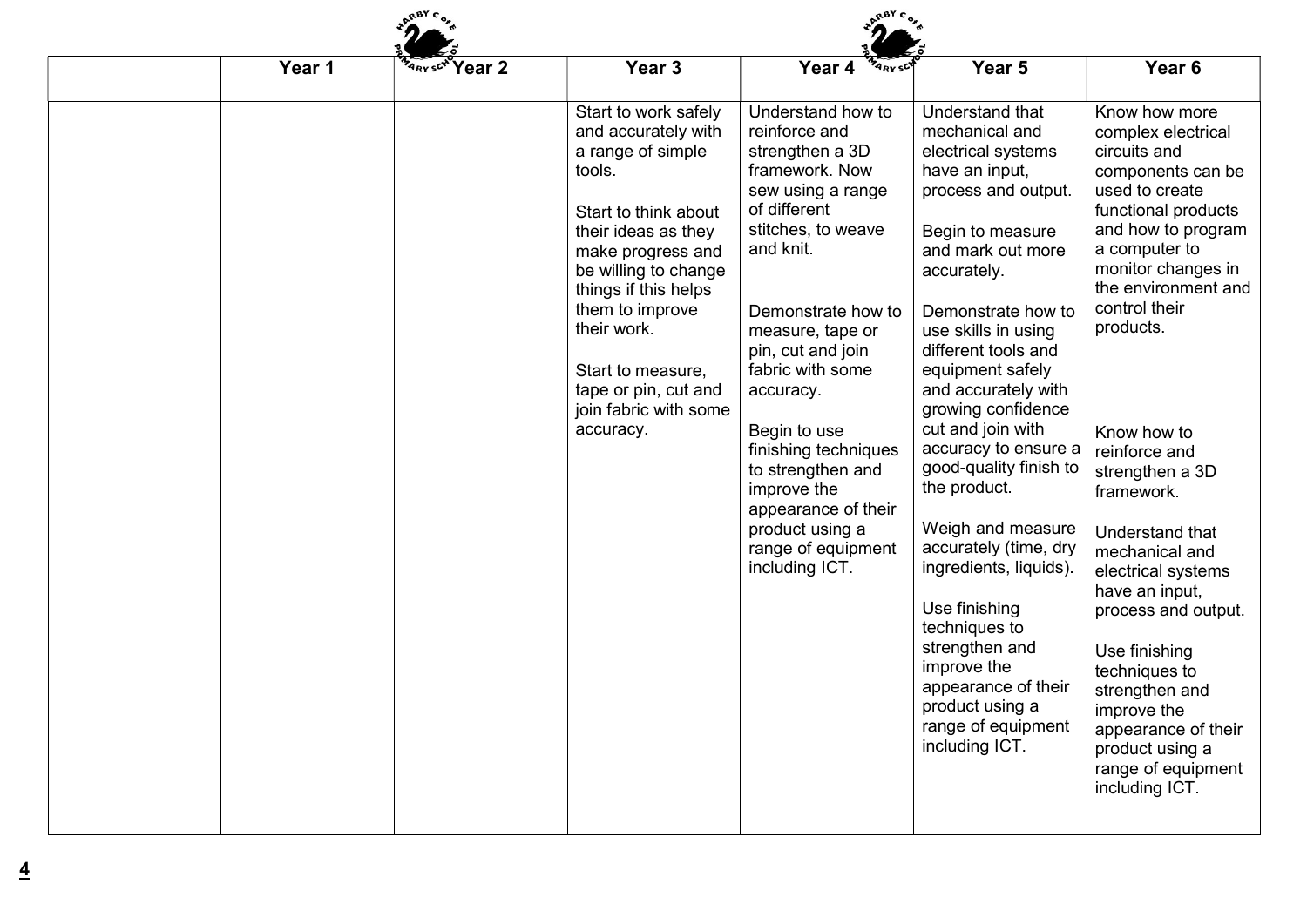|                                                | Year 1                                                                                                                                                                                                                                                                                                                                                                            | <b>Year 2</b><br><b>ARY SCM</b>                                                                                                                                                                                                                                                                                                                                                                                       | Year <sub>3</sub>                                                                                                                                                                                                                                                                                                                                                     | Year 4<br><b>ARY SC</b>                                                                                                                                                                                                                                                                                                                                                                             | Year <sub>5</sub>                                                                                                                                                                                                                                                                                                                                                                      | Year <sub>6</sub>                                                                                                                                                                                                                                                                                                                                                                                                                                                           |
|------------------------------------------------|-----------------------------------------------------------------------------------------------------------------------------------------------------------------------------------------------------------------------------------------------------------------------------------------------------------------------------------------------------------------------------------|-----------------------------------------------------------------------------------------------------------------------------------------------------------------------------------------------------------------------------------------------------------------------------------------------------------------------------------------------------------------------------------------------------------------------|-----------------------------------------------------------------------------------------------------------------------------------------------------------------------------------------------------------------------------------------------------------------------------------------------------------------------------------------------------------------------|-----------------------------------------------------------------------------------------------------------------------------------------------------------------------------------------------------------------------------------------------------------------------------------------------------------------------------------------------------------------------------------------------------|----------------------------------------------------------------------------------------------------------------------------------------------------------------------------------------------------------------------------------------------------------------------------------------------------------------------------------------------------------------------------------------|-----------------------------------------------------------------------------------------------------------------------------------------------------------------------------------------------------------------------------------------------------------------------------------------------------------------------------------------------------------------------------------------------------------------------------------------------------------------------------|
| <b>Evaluating</b><br>processes and<br>products | Start to evaluate<br>their product by<br>discussing how well<br>it works in relation to<br>the purpose (design<br>criteria).<br>When looking at<br>existing products<br>explain what they<br>like and dislike about<br>products and why.<br>Begin to evaluate<br>their products as<br>they are developed,<br>identifying strengths<br>and possible<br>changes they might<br>make. | Evaluate their work<br>against their design<br>criteria.<br>Look at a range of<br>existing products<br>explain what they<br>like and dislike about<br>products and why.<br>Start to evaluate<br>their products as<br>they are developed,<br>identifying strengths<br>and possible<br>changes they might<br>make.<br>With confidence talk<br>about their ideas,<br>saying what they like<br>and dislike about<br>them. | Start to evaluate<br>their product against<br>original design<br>criteria e.g. how well<br>it meets its intended<br>purpose<br>Begin to<br>disassemble and<br>evaluate familiar<br>products and<br>consider the views<br>of others to improve<br>them.<br>Evaluate the key<br>designs of<br>individuals in design<br>and technology has<br>helped shape the<br>world. | Evaluate their<br>products carrying out<br>appropriate tests.<br>Start to evaluate<br>their work both<br>during and at the<br>end of the<br>assignment.<br>Be able to<br>disassemble and<br>evaluate familiar<br>products and<br>consider the views<br>of others to improve<br>them.<br>Evaluate the key<br>designs of<br>individuals in design<br>and technology has<br>helped shape the<br>world. | Start to evaluate a<br>product against the<br>original design<br>specification and by<br>carrying out tests.<br>Evaluate their work<br>both during and at<br>the end of the<br>assignment.<br>Begin to evaluate it<br>personally and seek<br>evaluation from<br>others.<br>Evaluate the key<br>designs of<br>individuals in design<br>and technology has<br>helped shape the<br>world. | Evaluate their<br>products, identifying<br>strengths and areas<br>for development, and<br>carrying out<br>appropriate tests.<br>Evaluate their work<br>both during and at<br>the end of the<br>assignment.<br>Record their<br>evaluations using<br>drawings with<br>labels.<br>Evaluate against<br>their original criteria<br>and suggest ways<br>that their product<br>could be improved.<br>Evaluate the key<br>designs of<br>individuals in design<br>and technology has |
|                                                |                                                                                                                                                                                                                                                                                                                                                                                   |                                                                                                                                                                                                                                                                                                                                                                                                                       |                                                                                                                                                                                                                                                                                                                                                                       |                                                                                                                                                                                                                                                                                                                                                                                                     |                                                                                                                                                                                                                                                                                                                                                                                        | helped shape the<br>world.                                                                                                                                                                                                                                                                                                                                                                                                                                                  |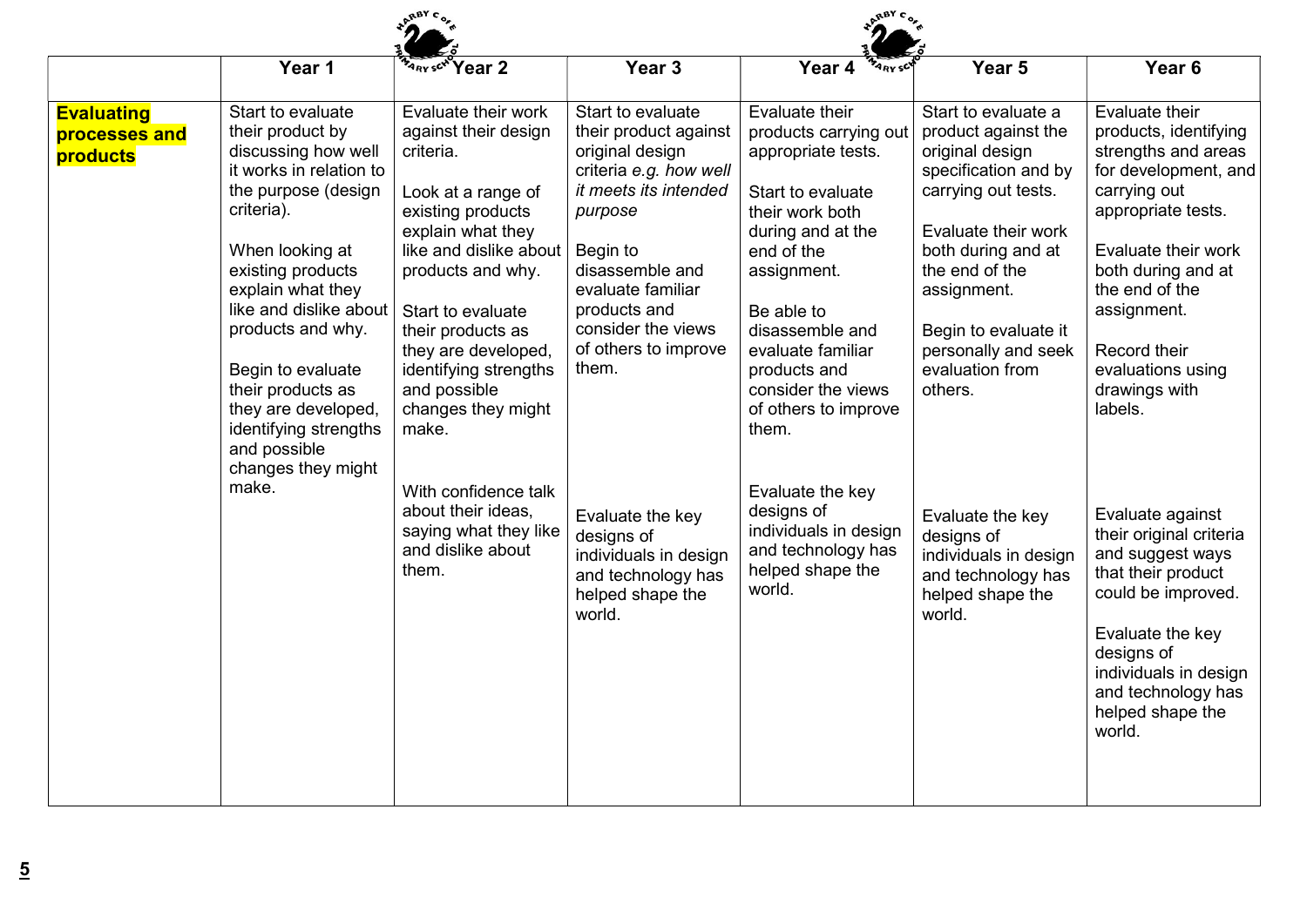|                                     | Year 1                                                                                                                                                                                                                                                                                                                                                                                                                      | ARY SCN Year 2                                                                                                                                                                                                                                                                                                                                            | Year <sub>3</sub>                                                                                                                                                                                                                                                                                                                                                                                          | Year 4<br><b>ARY SCY</b>                                                                                                                                                                                                                                                                                                                                                                                | Year 5                                                                                                                                                                                                                                                                                                                                                                                          | Year <sub>6</sub>                                                                                                                                                                                                                                                                                                                                                             |
|-------------------------------------|-----------------------------------------------------------------------------------------------------------------------------------------------------------------------------------------------------------------------------------------------------------------------------------------------------------------------------------------------------------------------------------------------------------------------------|-----------------------------------------------------------------------------------------------------------------------------------------------------------------------------------------------------------------------------------------------------------------------------------------------------------------------------------------------------------|------------------------------------------------------------------------------------------------------------------------------------------------------------------------------------------------------------------------------------------------------------------------------------------------------------------------------------------------------------------------------------------------------------|---------------------------------------------------------------------------------------------------------------------------------------------------------------------------------------------------------------------------------------------------------------------------------------------------------------------------------------------------------------------------------------------------------|-------------------------------------------------------------------------------------------------------------------------------------------------------------------------------------------------------------------------------------------------------------------------------------------------------------------------------------------------------------------------------------------------|-------------------------------------------------------------------------------------------------------------------------------------------------------------------------------------------------------------------------------------------------------------------------------------------------------------------------------------------------------------------------------|
| <b>Food and</b><br><b>Nutrition</b> | Begin to understand<br>that all food comes<br>from plants or<br>animals.<br>Explore the<br>understanding that<br>food has to be<br>farmed, grown<br>elsewhere (e.g.<br>home) or caught.<br>Start to understand<br>how to name and<br>sort foods into the<br>five groups in 'The<br>Eat well plate'<br>Begin to understand<br>that everyone<br>should eat at least<br>five portions of fruit<br>and vegetables<br>every day. | Understand that all<br>food comes from<br>plants or animals.<br>Know that food has<br>to be farmed, grown<br>elsewhere (e.g.<br>home) or caught.<br>Understand how to<br>name and sort foods<br>into the five groups<br>in 'The Eat well<br>plate'<br>Know that everyone<br>should eat at least<br>five portions of fruit<br>and vegetables<br>every day. | Start to know that<br>food is grown (such<br>as tomatoes, wheat<br>and potatoes),<br>reared (such as pigs,<br>chickens and cattle)<br>and caught (such as<br>fish) in the UK,<br>Europe and the<br>wider world.<br>Understand how to<br>prepare and cook a<br>variety of<br>predominantly<br>savoury dishes<br>safely and<br>hygienically<br>including, where<br>appropriate, the use<br>of a heat source. | Understand that food<br>is grown (such as<br>tomatoes, wheat and<br>potatoes), reared<br>(such as pigs,<br>chickens and cattle)<br>and caught (such as<br>fish) in the UK,<br>Europe and the<br>wider world.<br>Understand how to<br>prepare and cook a<br>variety of<br>predominantly<br>savoury dishes<br>safely and<br>hygienically<br>including, where<br>appropriate, the use<br>of a heat source. | Understand that food<br>is grown (such as<br>tomatoes, wheat and<br>potatoes), reared<br>(such as pigs,<br>chickens and cattle)<br>and caught (such as<br>fish) in the UK,<br>Europe and the<br>wider world.<br>Begin to understand<br>that seasons may<br>affect the food<br>available.<br>Understand how<br>food is processed<br>into ingredients that<br>can be eaten or used<br>in cooking. | Know that food is<br>grown (such as<br>tomatoes, wheat and<br>potatoes), reared<br>(such as pigs,<br>chickens and cattle)<br>and caught (such as<br>fish) in the UK,<br>Europe and the<br>wider world.<br>Understand that<br>seasons may affect<br>the food available.<br>Understand how<br>food is processed<br>into ingredients that<br>can be eaten or used<br>in cooking. |
|                                     | Know how to prepare<br>simple dishes safely<br>and hygienically,<br>without using a heat<br>source. Know how<br>to use techniques<br>such as cutting,<br>peeling and grating.                                                                                                                                                                                                                                               | Demonstrate how to<br>prepare simple<br>dishes safely and<br>hygienically, without<br>using a heat source.<br>Demonstrate how to<br>use techniques such<br>as cutting, peeling<br>and grating.                                                                                                                                                            | Begin to understand<br>how to use a range<br>of techniques such<br>as peeling, chopping,<br>slicing, grating,<br>mixing, spreading,<br>kneading and<br>baking.                                                                                                                                                                                                                                             | Know how to use a<br>range of techniques<br>such as peeling,<br>chopping, slicing,<br>grating, mixing,<br>spreading, kneading<br>and baking.<br>Know that a healthy<br>diet is made up from                                                                                                                                                                                                             | Know how to prepare<br>and cook a<br>variety of<br>predominantly<br>savoury dishes<br>safely and<br>hygienically<br>including, where<br>appropriate, the use<br>of a heat source.                                                                                                                                                                                                               | Know how to prepare<br>and cook a<br>variety of<br>predominantly<br>savoury dishes<br>safely and<br>hygienically<br>including, where<br>appropriate, the use<br>of a heat source.                                                                                                                                                                                             |